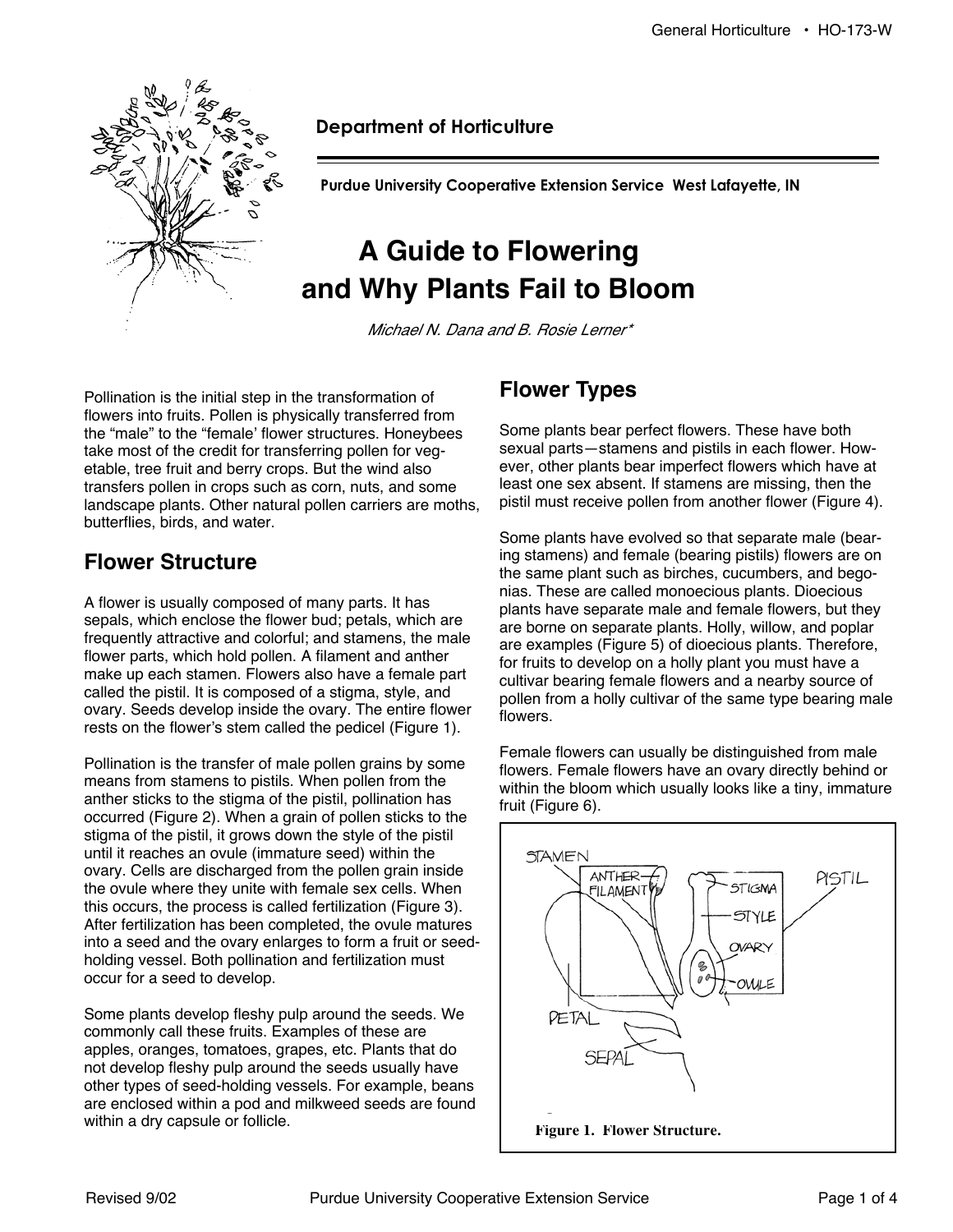



**Figure 3. Fertilization occurs when a pollen grain germinates down the style of a pistil and passes nuclei or "cells" into the flower ovule. Here they unite with nuclei in the ovule which results in the formation of a seed.** 



**Figure 5. Male and female begonia flowers are found on one plant. Therefore, begonias are a monecious plant. Male and female flowers are found on separate holly plants. Hollies are dioecious plants.**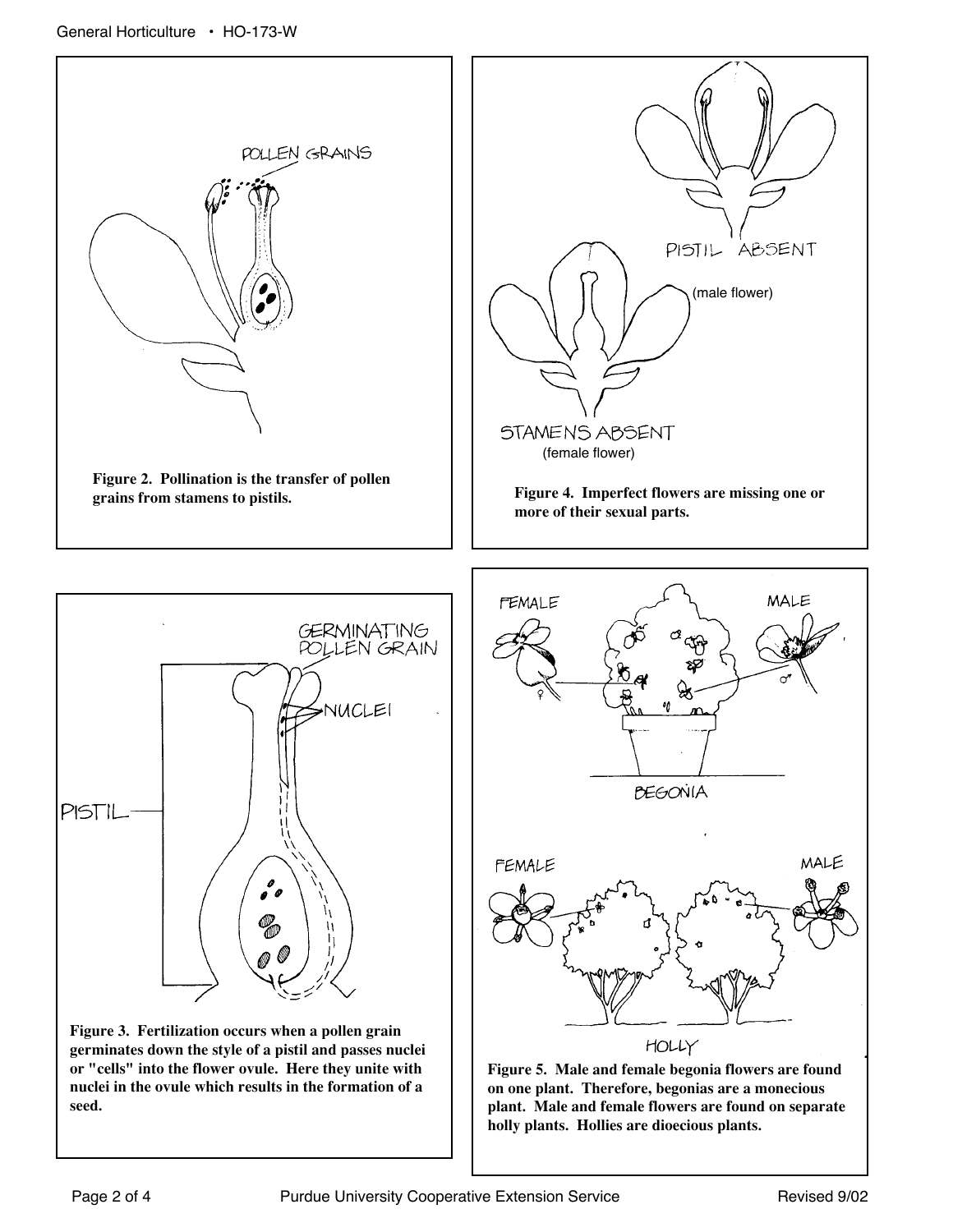

### **Pollination**

Plants have evolved different types of flowers as well as a variety of ways in which pollen is transferred between flowers.

Self-pollination occurs when pollen is transferred within the same flower or between different flowers on the same plant or cultivar. Tomatoes, peppers, and strawberries are examples of self-pollinating plants.

Cross-pollinated flowers must receive pollen from a different plant or cultivar of the same plant-type for fruit to set. For example, most apple flowers need to receive pollen from another apple tree and/or different cultivar for fruit to develop. The pollen may be carried by insects, wind, etc. Examples of cross-pollinated plants are sweet cherries, most apples, and most plums.

### **Failure to Flower**

Successful fruit production requires flowering, pollination, and fertilization. However, some gardeners find that their plants do not bloom. This applies to fruit, landscape, indoor, and garden plants. The cause of failure to bloom

is generally related to one or more of the following: plant age, temperature, light, and other environmental and cultural factors.

#### **Age**

Many woody plants have a vegetative phase of growth called the juvenile stage in which the plant does not flower. This stage occurs early in the life of a plant and is sometimes characterized by leaf shapes different than those of other plant parts or leaves clinging to the branches in the fall. While the plant is in its juvenile stage, flowering is prevented by an intricate chemical balance within the plant. This juvenile phase may last 2-3 years on some flowering shrubs or 5-10 years on certain trees. Plants often experiencing a lack of flowering due to juvenility include century plant, crabapple, flowering cherry, Wisteria, and tulip tree.

The flowering of plants produced by budding or grafting may be altered by the type of rootstock on which the plant was grafted. Generally, dwarfing rootstocks produce plants that flower at a younger age than those grown on non-dwarfing rootstocks. For example, standard-sized fruit trees bloom 2-7 years after planting. However, dwarf apple and pear trees bloom 1-2 years earlier.

Some vegetables such as melons, cucumbers, squashes, and pumpkins produce male flowers a week or two prior to the female flowers. When female flowers appear pollination should take place and fruits will begin to develop.

#### **Temperature**

Cold temperatures play an important role in flowering for many plants. Although extreme cold is harmful to some plants, a certain amount of cold is needed for many fruit, landscape, indoor, and garden plants to flower. Plants requiring cold temperatures include spring-flowering bulbs, fruit trees, and spring-flowering landscape plants.

Flower buds may be killed by low winter temperatures so few or no blooms appear in spring. This is noticeable with forsythia which may flower only on the portion of the plant protected by snow in extremely cold winters. The two outer bracts (petals) of dogwood flowers may be injured during the winter. The damaged flower will have only one or two bracts instead of the usual four. If your plant fails to flower in spring, examine it to see if flower buds are present. Flower buds usually have a different shape and/ or are fatter than leaf buds (Figure 7). If flower buds are present but have not bloomed, they may have been killed by low winter temperatures.

Sometimes flower buds survive winter only to be killed near bloom time by low spring temperatures. Examine the plant for signs of damaged flowers or flower buds.